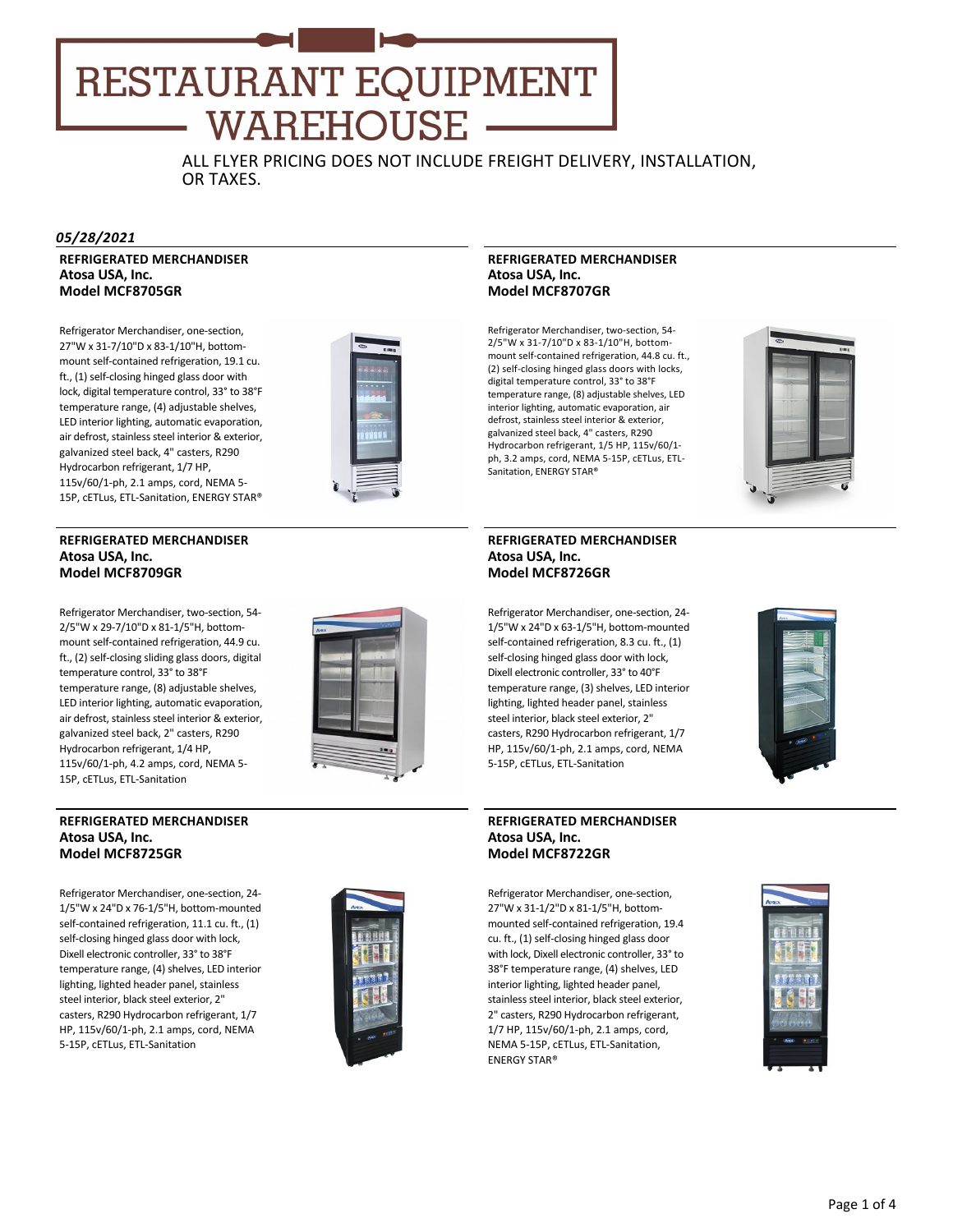#### *05/28/2021*

#### **REFRIGERATED MERCHANDISER Atosa USA, Inc. Model MCF8727GR**

Refrigerator Merchandiser, two‐section, 54‐ 2/5"W x 29‐7/10"D x 81‐1/5"H, bottom‐ mounted self‐contained refrigeration, 44.9 cu. ft., (2) sliding glass doors, Dixell electronic controller, 33° to 40°F temperature range, (8) shelves, LED interior lighting, lighted header panel, stainless steel interior, black steel exterior, 2" casters, R290 Hydrocarbon refrigerant, 1/4 HP, 115v/60/1‐ph, 4.2 amps, cord, NEMA 5‐15P, cETLus, ETL‐Sanitation



#### **REFRIGERATED MERCHANDISER Atosa USA, Inc. Model MCF8724GR**

#### **REFRIGERATED MERCHANDISER Atosa USA, Inc. Model MCF8723GR**

Refrigerator Merchandiser, two‐section, 54‐ 3/8"W x 31‐1/2"D x 81‐1/5"H, bottom‐ mounted self‐contained refrigeration, 43.8 cu. ft., (2) self‐closing hinged glass doors with locks, Dixell electronic controller, 33° to 38°F temperature range, (8) shelves, LED interior lighting, lighted header panel, stainless steel interior, black steel exterior, 2" casters, R290 Hydrocarbon refrigerant, 1/5 HP, 115v/60/1‐ph, 3.2 amps, cord, NEMA 5‐15P, cETLus, ETL‐Sanitation,

# **Model MCF8720GR**



Refrigerator Merchandiser, three‐section, 81‐9/10"W x 31‐1/2"D x 81‐1/5"H, bottom‐ mounted self‐contained refrigeration, 69.5 cu. ft., (3) self‐closing hinged glass doors with locks, Dixell electronic controller, 33° to 38°F temperature range, (12) shelves, LED interior lighting, lighted header panel, stainless steel interior, black steel exterior, 2" casters, R290 Hydrocarbon refrigerant, 1/4 HP, 115v/60/1‐ph, 4.2 amps, cord, NEMA 5‐15P, cETLus, ETL‐Sanitation



#### **FREEZER MERCHANDISER Atosa USA, Inc. Model MCF8732GR**

Freezer Merchandiser, two‐section, 39‐ 1/2"W x 31‐1/2"D x 81‐1/5"H, bottom‐ mount self‐contained refrigeration, 28.5 cu. ft., (2) self‐closing hinged glass doors with locks, digital temperature control, ‐8° to 0°F temperature range, (8) adjustable shelves, LED interior lighting, automatic evaporation, electric defrost, stainless steel interior, black exterior, R290 Hydrocarbon refrigerant, 3/4 HP, 115/208‐230v/60/1‐ph, 8.6 amps, cord with NEMA 5‐15P, cETLus, ETL‐Sanitation



#### **FREEZER MERCHANDISER Atosa USA, Inc. Model MCF8728GR**

Freezer Merchandiser, three‐section, 81‐ 9/10"W x 31‐1/2"D x 81‐1/5"H, bottom‐ mount self‐contained refrigeration, 68 cu. ft., (3) self‐closing hinged glass doors with locks, digital temperature control, ‐8° to 0°F temperature range, (12) adjustable shelves, LED interior lighting, automatic evaporation, electric defrost, stainless steel interior, black exterior, R290 Hydrocarbon refrigerant, 1 HP, 208‐230/115v/60/1‐ph, 6.2 amps, cord with NEMA L14‐20P, cETLus, ETL‐Sanitation

ENERGY STAR® **FREEZER MERCHANDISER Atosa USA, Inc.**

Freezer Merchandiser, one‐section, 27"W x 31‐1/2"D x 81‐1/5"H, bottom‐mount self‐ contained refrigeration, 19.4 cu. ft., (1) self‐ closing hinged glass doors with locks, digital temperature control, ‐8° to 0°F temperature range, (4) adjustable shelves, LED interior lighting, automatic evaporation, electric defrost, stainless steel interior, black exterior, R290 Hydrocarbon refrigerant, 1/2 HP, 115v/60/1‐ph, 2.1 amps, cord with NEMA 5‐15P, cETLus, ETL‐Sanitation, ENERGY STAR®

#### **FREEZER MERCHANDISER Atosa USA, Inc. Model MCF8721ES**

Freezer Merchandiser, two‐section, 54‐ 2/5"W x 31‐1/2"D x 81‐1/5"H, bottom‐ mount self‐contained refrigeration, 43.8 cu. ft., (2) self‐closing hinged glass doors with locks, digital temperature control, ‐8° to 0°F temperature range, (8) adjustable shelves, LED interior lighting, automatic evaporation, electric defrost, stainless steel interior, black exterior, R290 Hydrocarbon refrigerant, 3/4 HP, 115v/60/1‐ph, 8.6 amps, cord with NEMA 5‐15P, cETLus, ETL‐Sanitation, ENERGY STAR®

#### **FREEZER MERCHANDISER Atosa USA, Inc. Model MCF8701GR**

Freezer Merchandiser, one‐section, 27"W x 31‐7/10"D x 83‐1/10"H, bottom‐mount self‐ contained refrigeration, 19.1 cu. ft., (1) self‐ closing hinged glass door with lock, digital temperature control, ‐8° to 0°F temperature range, (4) adjustable shelves, LED interior lighting, automatic evaporation, electric defrost, stainless steel interior & exterior, galvanized steel back, 4" casters, R290 Hydrocarbon refrigerant, 1/2 HP, 115v/60/1‐ph, 6.3 amps, cord, NEMA 5‐ 15P, cETLus, ETL‐Sanitation

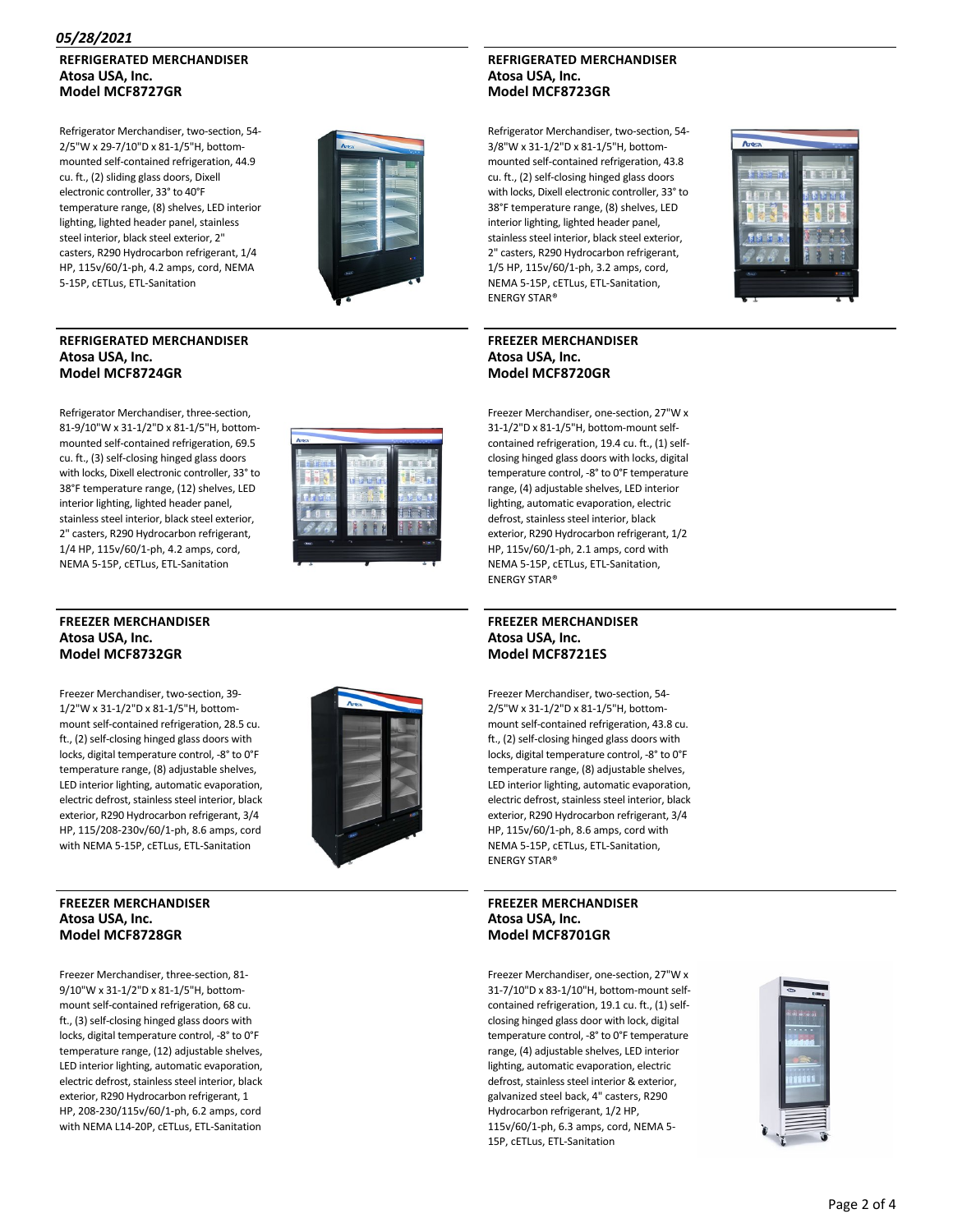#### *05/28/2021*

### **FREEZER MERCHANDISER Atosa USA, Inc. Model MCF8703ES**

Freezer Merchandiser, two-section, 54-2/5"W x 31‐7/10"D x 83‐1/10"H, bottom‐ mount self‐contained refrigeration, 44.8 cu. ft., (2) self‐closing hinged glass doors with locks, digital temperature control, ‐8° to 0°F temperature range, (8) adjustable shelves, LED interior lighting, automatic evaporation, electric defrost, stainless steel interior & exterior, galvanized steel back, 4" casters, R290 Hydrocarbon refrigerant, 3/4 HP, 115v/60/1‐ph, 8.6 amps, cord with NEMA 5‐15P, cETLus, ETL‐Sanitation



#### **DISPLAY CASE, REFRIGERATED, COUNTERTOP Atosa USA, Inc. Model CRDC‐46**

Refrigerated Display Case, countertop, 35‐ 2/5"W x 22‐1/10"D x 26‐2/5"H, 4.6 cu. ft. capacity, curved front glass, 33° ‐ 41°F temperature range, (2) stainless steel shelves, (2) rear sliding doors, LED interior lighting, digital controller, defog feature, rear mounted self‐contained refrigeration, R290 refrigerant, stainless steel interior & exterior with black frames, leveling legs, 1/5 HP, 115v/60/1‐ph, 2 amps, NEMA 5‐ 15P, cETLus, ETL‐Sanitation



#### **DISPLAY CASE, REFRIGERATED, COUNTERTOP Atosa USA, Inc. Model CRDS‐56**

Refrigerated Display Case, countertop, 35‐ 2/5"W x 22‐1/10"D x 26‐2/5"H, 5.6 cu. ft. capacity, straight front glass, 33° ‐ 41°F temperature range, (2) stainless steel shelves, (2) rear sliding doors, LED interior lighting, digital controller, defog feature, rear mounted self‐contained refrigeration, R290 refrigerant, stainless steel interior & exterior with black frames, leveling legs, 1/5 HP, 115v/60/1‐ph, 2 amps, NEMA 5‐ 15P, cETLus, ETL‐Sanitation



#### **COUNTER REFRIGERATOR Atosa USA, Inc. Model CTD‐5**

Refrigerator Merchandiser, countertop, one‐section, 21‐1/4"W x 22"D x 33‐3/4"H, forced air cooling, 4.6 cu. ft. capacity, (1) hinged glass door with lock, mechanical controller, 33° to 41°F temperature range, (4) adjustable shelves, LED interior lighting, R600a refrigerant, white interior, black exterior, leveling legs, 115v/60/1‐ph, 1.7 amps, cord, NEMA 5‐15P, cETLus, ETL‐ Sanitation



#### **DISPLAY CASE, REFRIGERATED, COUNTERTOP Atosa USA, Inc. Model CRDC‐35**

Refrigerated Display Case, countertop, 27‐ 3/5"W x 22‐1/10"D x 26‐2/5"H, 3.5 cu. ft. capacity, curved front glass, 33° ‐ 41°F temperature range, (2) stainless steel shelves, (2) rear sliding doors, LED interior lighting, digital controller, defog feature, rear mounted self‐contained refrigeration, R290 refrigerant, stainless steel interior & exterior with black frames, leveling legs, 1/5 HP, 115v/60/1‐ph, 2 amps, NEMA 5‐ 15P, cETLus, ETL‐Sanitation



#### **DISPLAY CASE, REFRIGERATED, COUNTERTOP Atosa USA, Inc. Model CRDS‐42**

Refrigerated Display Case, countertop, 27‐ 3/5"W x 22‐1/10"D x 26‐2/5"H, 4.2 cu. ft. capacity, straight front glass, 33° ‐ 41°F temperature range, (2) stainless steel shelves, (2) rear sliding doors, LED interior lighting, digital controller, defog feature, rear mounted self‐contained refrigeration, R290 refrigerant, stainless steel interior & exterior with black frames, leveling legs, 1/5 HP, 115v/60/1‐ph, 2 amps, NEMA 5‐ 15P, cETLus, ETL‐Sanitation



#### **COUNTER REFRIGERATOR Atosa USA, Inc. Model CTD‐3**

Refrigerator Merchandiser, countertop, one‐section, 17‐1/4"W x 19‐3/4"D x 27‐1/2"H, forced air cooling, 2.4 cu. ft. capacity, (1) hinged glass door with lock, mechanical controller, 33° to 41°F temperature range, (3) adjustable shelves, LED interior lighting, R600a refrigerant, white interior, black exterior, leveling legs, 115v/60/1‐ph, 1.5 amps, cord, NEMA 5‐15P, cETLus, ETL‐Sanitation



**COUNTER REFRIGERATOR Atosa USA, Inc. Model CTD‐3S**

Refrigerator Merchandiser, countertop, one‐section, 18‐1/8"W x 18‐1/2"D x 33"H, cold wall cooling, 2.4 cu. ft. capacity, (1) hinged glass door with lock, mechanical controller, 33° to 41°F temperature range, (3) adjustable shelves, LED interior lighting, R600a refrigerant, white interior, black exterior, leveling legs, 115v/60/1‐ph, 1.5 amps, cord, NEMA 5‐15P, cETLus, ETL‐ Sanitation